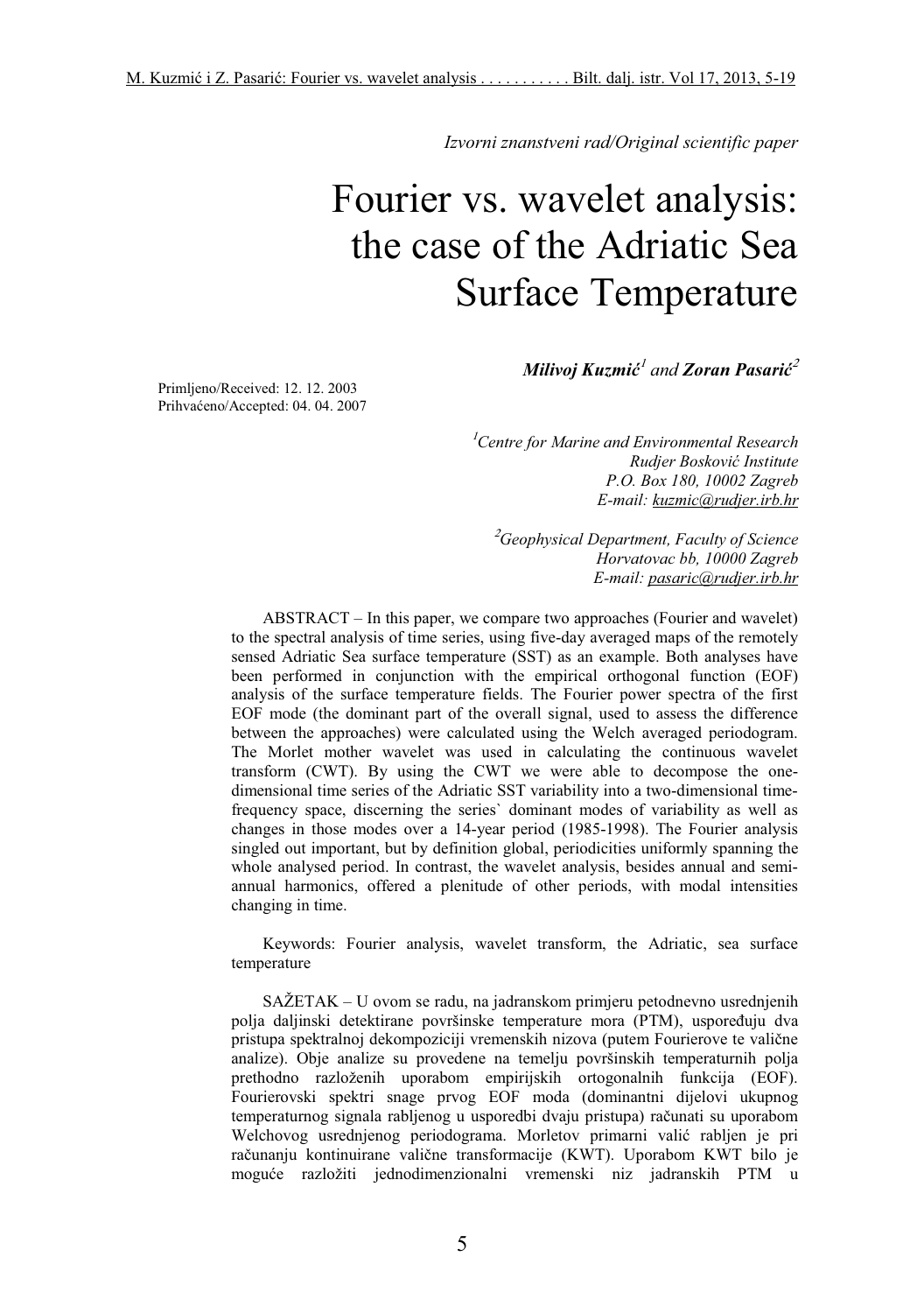dvodimenzionalno vremensko-frekvencijsko polje, razlučujući pri tom dominantne modove temperaturne promjenjivosti kao i mijene tih modova tijekom 14-godišnjeg razdoblja (1985-1998). Fourierovom analizom izdvojene su važne, no po definiciji globalne, periodičnosti koje se uniformno javljaju tijekom čitavog analiziranog razdoblja. Nasuprot tome valična analiza je, pored godišnjeg i polu-godišnjeg harmonika, ponudila pregršt drugih periodičnosti čiji se intenzitet mijenja u vremenu.

Ključne riječi: Fourierova analiza, valična analiza, Jadran, površinska temperatura mora

### **1. INTRODUCTION**

For decades the Fourier analysis, in its numerous implementations, has been an invaluable tool in various branches of science and engineering. Its overwhelming success in analysing time-domain signals for their frequency content has relied on Fourier's discovery that any periodic or quasi-periodic signal may be resolved into an equivalent infinite sum of sines and cosines of an increasingly higher frequency. By approximating a complex signal with a weighted sum of simpler functions the Fourier procedure may easily provide frequencies and amplitudes of the signal components, as long as infinite monochromatic basis functions are acceptable approximation. In other words, basis functions extending to infinity provide excellent frequency localization, but lose all of the temporal information.

If a signal is non-stationary, with spectral content changing in time, the frequency representation only becomes inadequate, and time-frequency expression is required instead. An immediate modification of the Fourier transform that accommodates such a request is the short-time or windowed Fourier transform (WFT). The idea of the WFT is to segment a signal in the timedomain using a finite window, and perform the classical analysis in each segment. The effect of the window is localization in time, but a drawback is the fixed window size for the entire signal duration. That is, the WFT replaces the FFT unbounded sinusoidal waves with the window-localized ones, but the constant length of the window provides the same resolution in all parts of the timefrequency plane. Consequently, a medium-length window would be too long to localize high-frequency (HF) oscillations, and too short to precisely define the low-frequency (LF) ones.

The Wavelet analysis (WA) may be viewed as an adjustable WFT that provides a better framework for dealing with the time localization. Its basis functions, the wavelets, offer localization in both time and frequency domains that narrows down on the HF oscillations and widens up to catch the LF changes. Using the WA, one is able to decompose a one-dimensional time series into twodimensional time-frequency/scale space, and discern the series' dominant frequency modes of variability as well as changes of those modes in time. This ability makes the WA a suitable tool for the detection of episodic fluctuations of multi-scale character. Inter-annual variability in the sea-surface temperature is a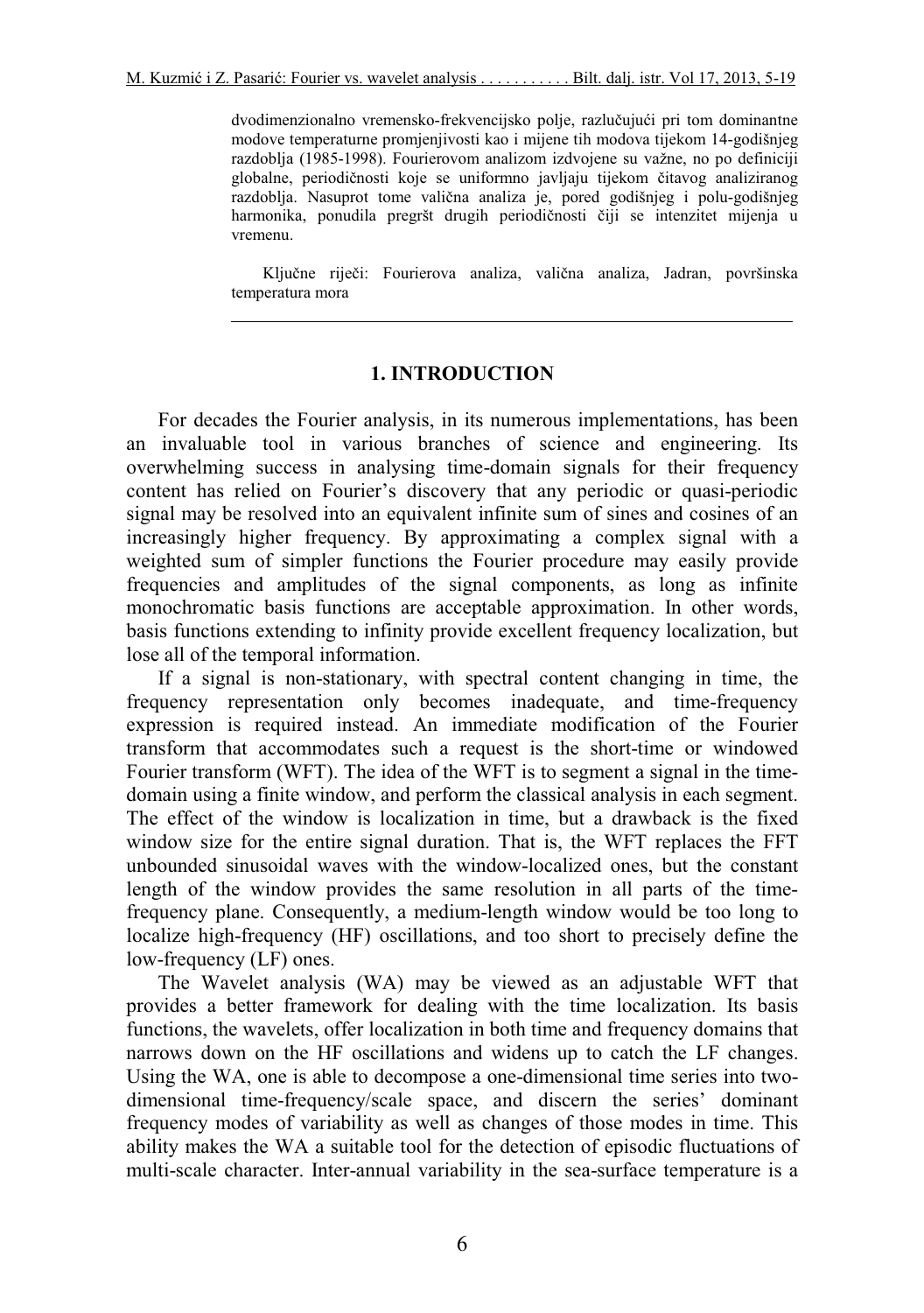good example of such a system. Numerous books have been written on both techniques (e.g. Bloomfield, 2000 or Chui, 1997) in which one can find plenty of relevant information.

In this paper, we compare two approaches to the spectral analysis of time series (Fourier and Wavelet) using five-day averaged maps of the remotely sensed Adriatic Sea surface temperature (SST) as an example. Both analyses have been performed in conjunction with the empirical orthogonal function (EOF) analysis of the surface temperature. The paper is structured as follows: the data and processing procedures are presented next, followed by the exposition and discussion of results.

### **2. DATA ANALYSIS**

### **2.1 Input data**

The Adriatic Sea is an epicontinental basin with pronounced bathymetric differences and a significant freshwater inflow, connected at its Southern end to the Ionian Sea. These features decisively shape its oceanographic setting and its thermal structure in particular. The northern shallow shelf is particularly conductive to the pronounced, highly variable surface heat exchange. Winter outbreaks of cold and dry air from narrow passages between the Alpine and the Dinaric mountain chains can lead to severe wind development (Furlan, 1977). This gusty wind (bora) is known to blow from the north-eastern direction across most of the Eastern Adriatic coast, triggering over the shallow northern shelf in particular intense evaporative and heat fluxes (e.g. Hendershott and Rizzoli, 1976). On the other hand, the Po River, with its multi-annual average runoff of some 1,500  $\text{m}^3$ /s, dominates the freshwater discharge into the basin; on the eastern side, half-as-large, a combined average runoff is provided by numerous Albanian rivers (Raicich, 1994). These processes shape the mean Adriatic temperature field whose first EOF mode is depicted in Figure 1. The figure suggests higher temperature in the middle of the basin, and colder north due to the mentioned combined effects of shallowness, continentality and freshwater exposure. The sea surface temperature of the waters along the island-rich eastern coast is not well resolved is the data, but that along the opposite coast clearly shows the combined impact of the freshwater discharges. The oceanographic aspect of this problem has been dealt with elsewhere (Kuzmić and Pasarić, 2006; in this paper we focus on the comparison between the two spectral analysis techniques.

The remotely sensed SST data set used in this study is an Adriatic subset of the NASA Seasonal to Inter-annual Project (NSIPP) Advanced High Resolution Radiometer (AVHRR) global SST set (some additional information may be found in Casey and Cornillon, 1999). It was generated using the versions 4.0, 4.1 and interim 4.1 of the NOAA/NASA Oceans Pathfinder daily averaged SST maps at 9.28 km resolution, spanning the period from 1985 to 1998. The Adriatic subset was created by extracting the area spanning  $12^{\circ}-20^{\circ}$  East longitude, and  $40^{\circ}-46^{\circ}$ North latitude. Consequently, there are 1022 such fields (14 years x 73 pentads /year), each consisting of 1556 pixels (areas of 9.28 x 9.28 km<sup>2</sup>) over the Adriatic.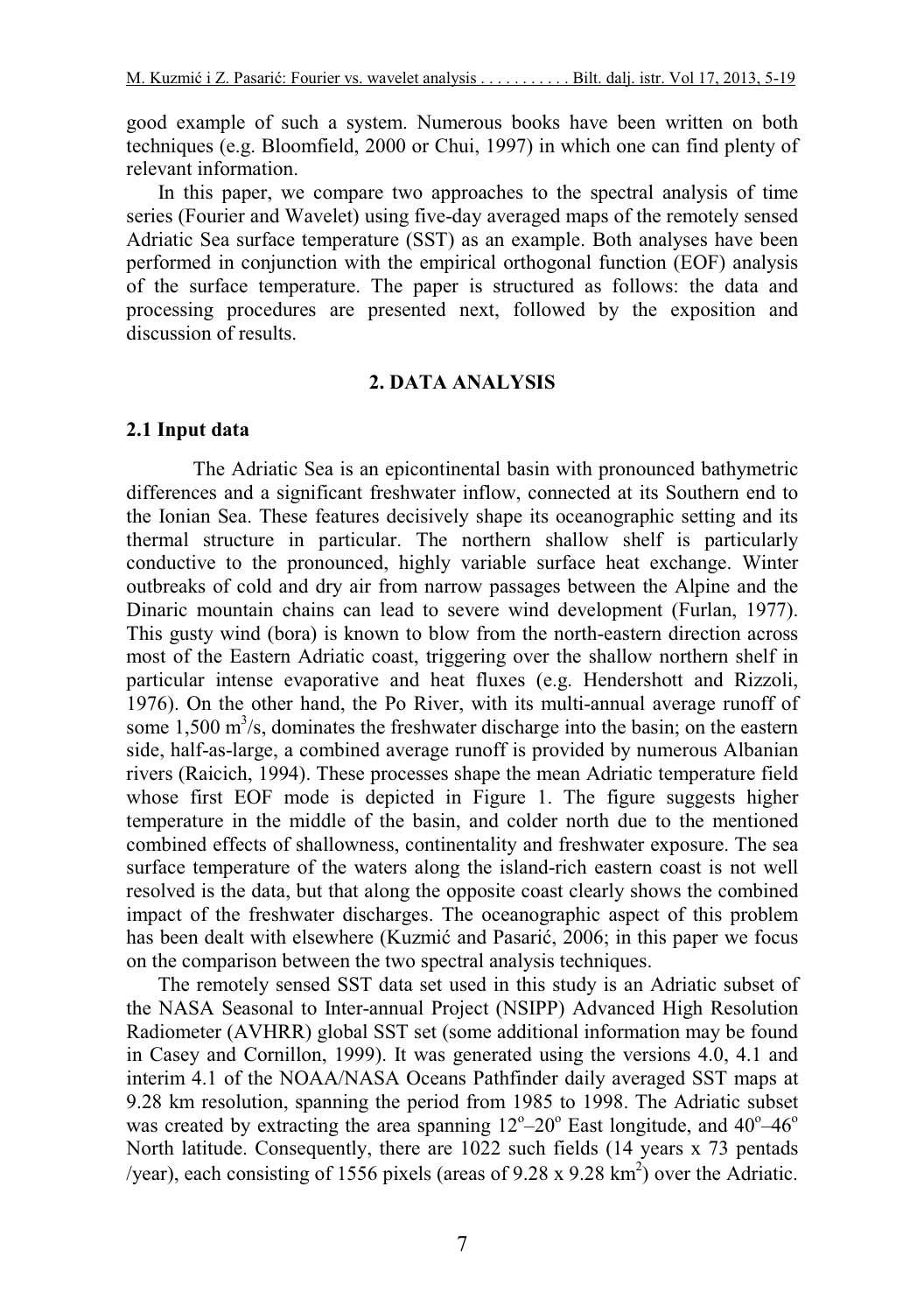Each pentad map was obtained by averaging all available daily day and night Pathfinder scenes.



**Figure 1.** The first EOF mode derived from the 14-year NSIPP Adriatic SST subset.

This data set may be viewed as consisting of 1556 time series, each containing 1022 SST data values. However, these time series are hardly ever complete, due to the gaps caused by cloudy pixels. In our case, not a single time series had less than 70 gaps, and only 28 series had more than 400 gaps. The most numerous gaps were found along the Italian coast; minimal number of gaps was found in the offshore regions of the Middle and South Adriatic. The first, most obvious task was to fill in those gaps. Since we expect the annual cycle to be the most prominent part of the SST signal, the residuals were determined by subtracting an expression of the form

 $a_0 + a_1 \cos (\omega_1 t + \phi_1) + a_2 \cos (\omega_2 t + \phi_2)$ 

at each pixel. Here, t is time measured in pentads,  $\omega_1 = 2\pi / 73$  (5 day)<sup>-1</sup> and  $\omega_2 =$  $4\pi$  /73 (5 day)<sup>-1</sup> are the annual and semi-annual frequencies, while the constants  $a_0$ ,  $a_1$ ,  $a_2$ ,  $\phi_1$ ,  $\phi_2$  were determined separately by least square fit at each geographical position *(i.e.* pixel). For almost all pixels (more than 98% of them), the variance of residual fell between 3% and 5% of the total variance, and for only 3 pixels the variance exceeded 6% of the total variance. Simple linear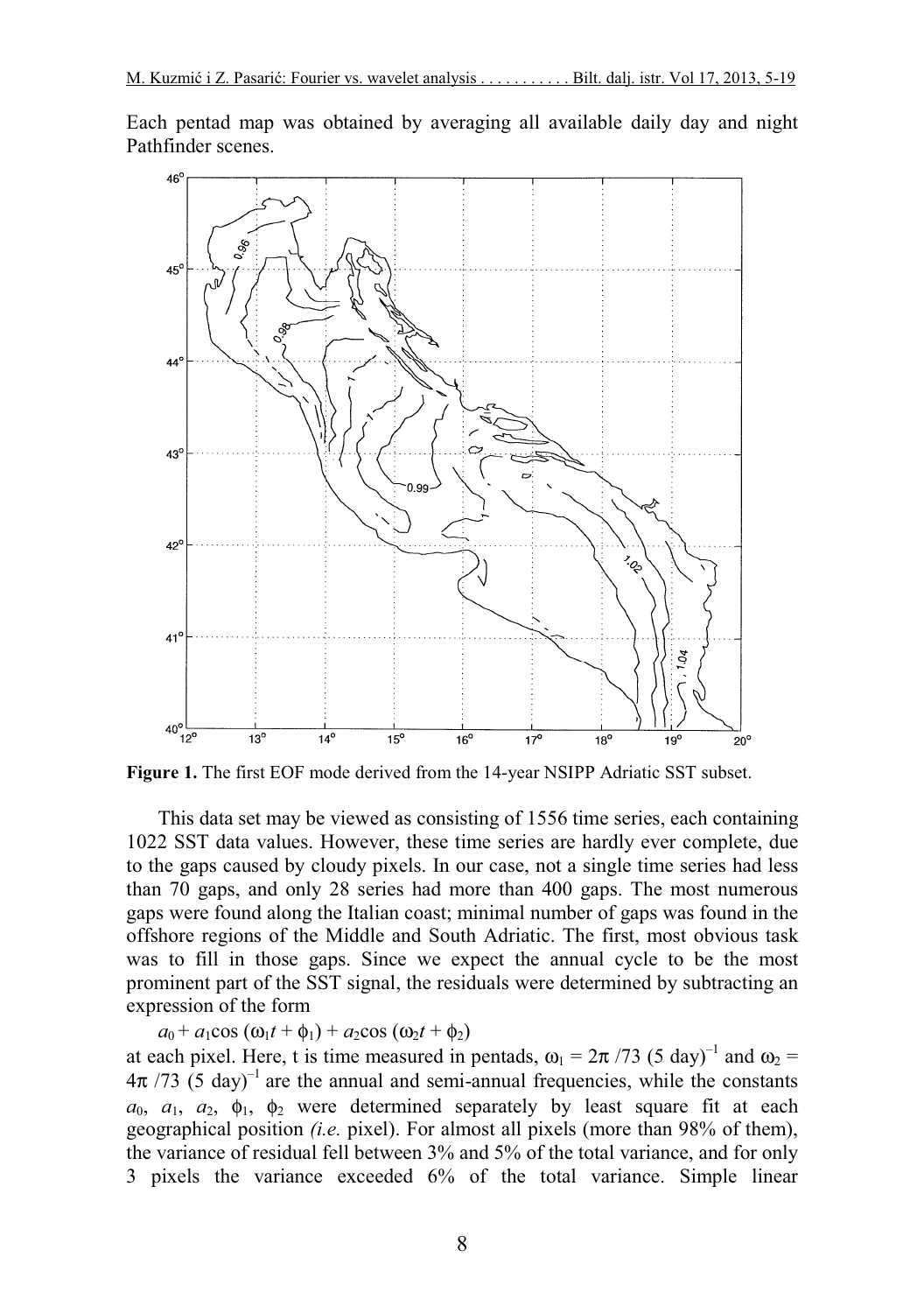interpolation was then used to fill in the gaps on residuals after which the annual cycle were added back. A complete set of data was obtained in this way (both in time and space), and used in the subsequent analysis.



**Figure 2.** The Adriatic subset of the NSIPP SST climatology (1985-1998).

When 1022 pentad maps are averaged to form a perpetual year, the climatological field presented in Figure 2 is obtained. The values in the figure are sorted from the southwest (bottom) to the northeast (top). The temporal axis is shifted by 12 pentads, to start in March. One can readily observe that in winter the shallow north is climatologically colder that the deep south, whereas in summer both geographic ends attain very similar temperature. Due to the gap-filling procedure the time-versus-location Adriatic matrix is full; the observed stripes seem to be the consequence of a jump from the end of one zonal string of values (easternmost position) to the beginning of the next (westernmost position).

#### **2.2 Data processing**

As hinted in the previous paragraph, in order to obtain a time series of the Adriatic SST facilitating comparison of the Fourier and wavelet approaches, the EOF analyses were performed first, in two variants. In both cases, the covariances were calculated with respect to time. However, in the first case the EOF analysis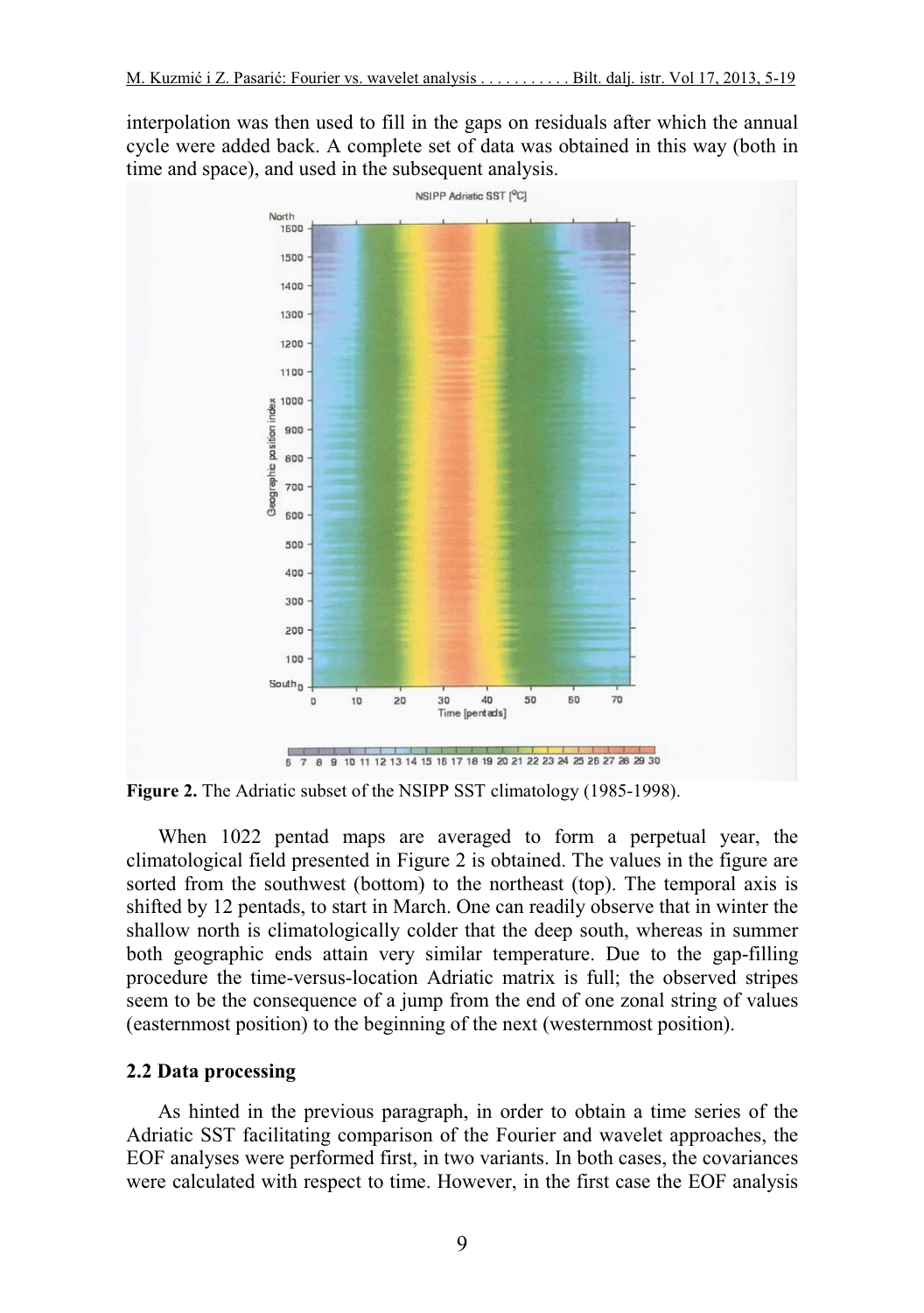was done after the temporal mean had been calculated for each pixel and subtracted from the time series. In the second case, the spatial mean for each image was subtracted from that image prior to the calculation of time covariances, leading to the so-called 'gradient modes' EOF analysis. In both cases, the first mode carried a huge part of the total variance. The time components of various



**Figure 3.** The time-component obtained (a) by EOF analysis of the original NSIPP data; (b) by EOF analysis of the NSIPP data after time mean is removed; (c) by EOF analysis of the NSIPP data after space mean is removed; (d) after simple spatial averaging at each time step (no EOF analysis). Also plotted in all figures are curves (dashed) obtained by fitting the data to two dominant harmonics.

analyses are displayed in Figure 3. The top series is the time component obtained by the EOF analysis of the original NSIPP data. The one below (Figure 3b) is obtained when the time mean is removed prior to the EOF analysis, and still further below is the result of prior spatial mean removal. The bottom series (Figure 3d) is the result of simple spatial averaging (no EOF analysis) at each time step. The amplitudes in Figure 3b and 3c were subsequently analyzed in more detail using the classical FFT and the CWT, succinctly exposed in the following paragraphs.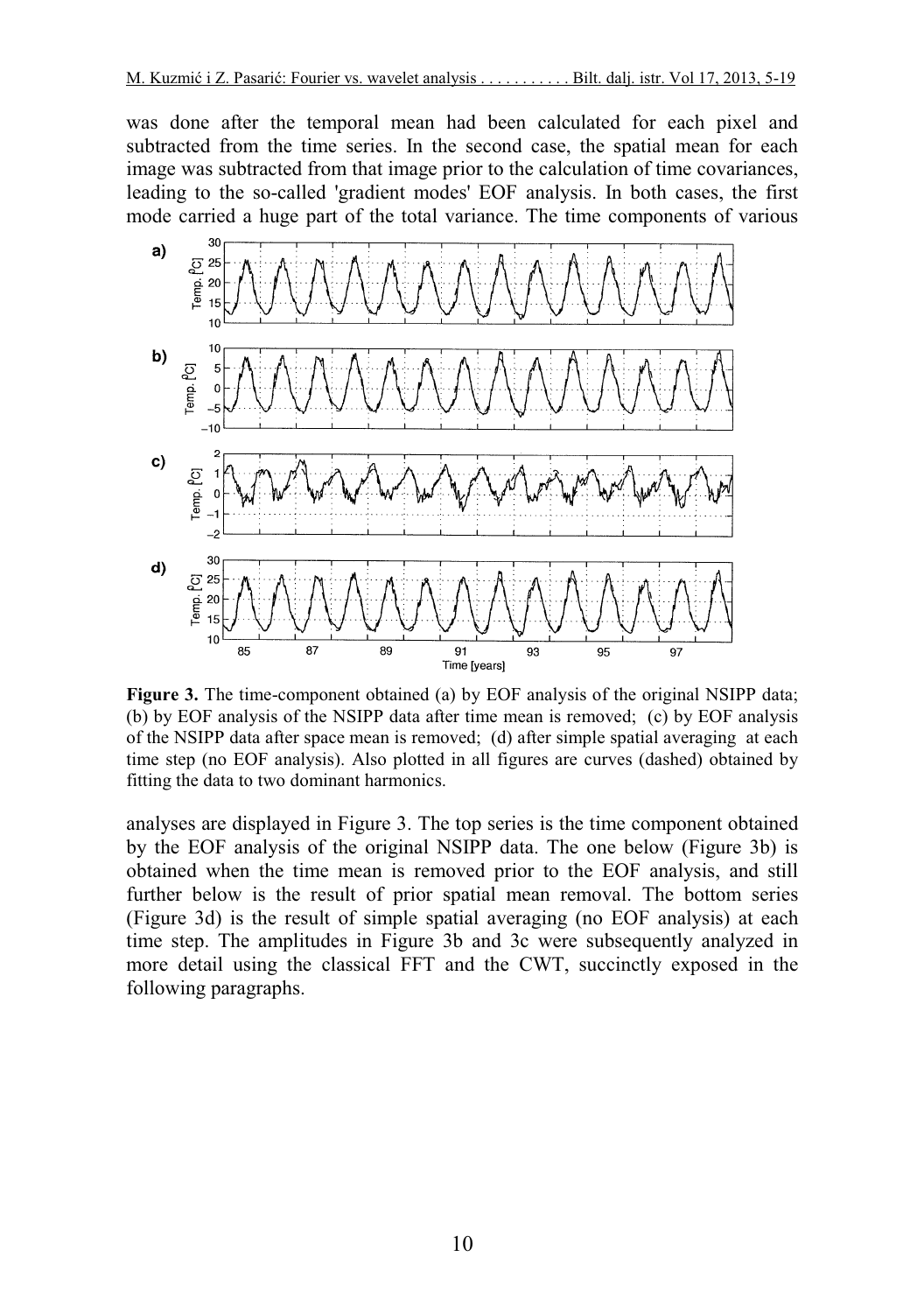# *Fourier analysis*

The classical power spectra of the first mode time component (for both types of the EOF analysis mentioned above) were calculated using Welch's averaged periodogram method. That is, time series were padded with 2 zeros (to obtain the length of 1024) and divided into four disjoint sections. Each section separately is multiplied by a triangular window, and the periodogram was calculated using the FFT. Finally, the four periodograms were averaged to give the power spectra.

# Wavelet analysis

The CWT is a data analysis technique that transforms a signal from the onedimensional purely time domain into the two-dimensional time-frequency domain, conveying information about the time evolution on plethora of frequency components within the signal. To apply the analysis, the so-called 'mother wavelet', or 'analyzing wavelet', has to be chosen first. It may be essentially any function  $\psi(t)$  with finite energy (i.e. square-integrable) that satisfies the relation:

$$
\int \psi(t)dt = 0, \text{ or } \hat{\psi}(0) = 0,
$$

where  $\hat{\psi}(\vec{\omega})$  is Fourier transform of  $\psi(t)$ . The mother wavelet is dilated in scale  $(a > 0)$  and translated by *b* units of time to obtain a new function (i.e. a family of functions):

$$
\psi_{b,a}=\Big|a^{-1/2}\Big|\psi(\frac{t-b}{a})\Big|.
$$

These functions are finally used to 'measure' the contents of some frequency component (or some other property of  $\psi_{b,a}$  within the signal, denoted by  $x(t)$ , around the time*b* ). More precisely, the CWT is defined by the correlation:

$$
(Wx)(b,a) = \int x(t) \overline{\psi_{b,a}(t-b)}dt.
$$

Obviously, CWT contains a lot of redundant information, which gives detailed information on the time-scale localization, and also yields infinitely many ways to reconstruct the original signal. The simplest reconstruction formula is:

$$
x(t) = C_{\psi}^{-1} \int |a|^{-3/2} (Wx)(a,t),
$$

where the constant  $C_{\psi}$  reads:

$$
C_{\psi} = \int |\omega|^{-1} \hat{\psi}(\omega) .
$$

To achieve good time localization, the mother wavelet  $\psi(t)$  should decay to zero rather fast, as *t* reaches the infinity.

In our analysis we have chosen the Morlet wavelet, that is a damped (complex) exponential:

$$
\psi(t) = \pi^{-1/4} \exp(-t^2/2 + i \xi_0 t).
$$

It is well-suited to capture the frequency content of a time series, giving information comparable to that obtained by the Fourier transform methods. Being complex-valued it provides both the modulus measuring the energy density, and the real part commensurate with the intensity and phase of the signal varying in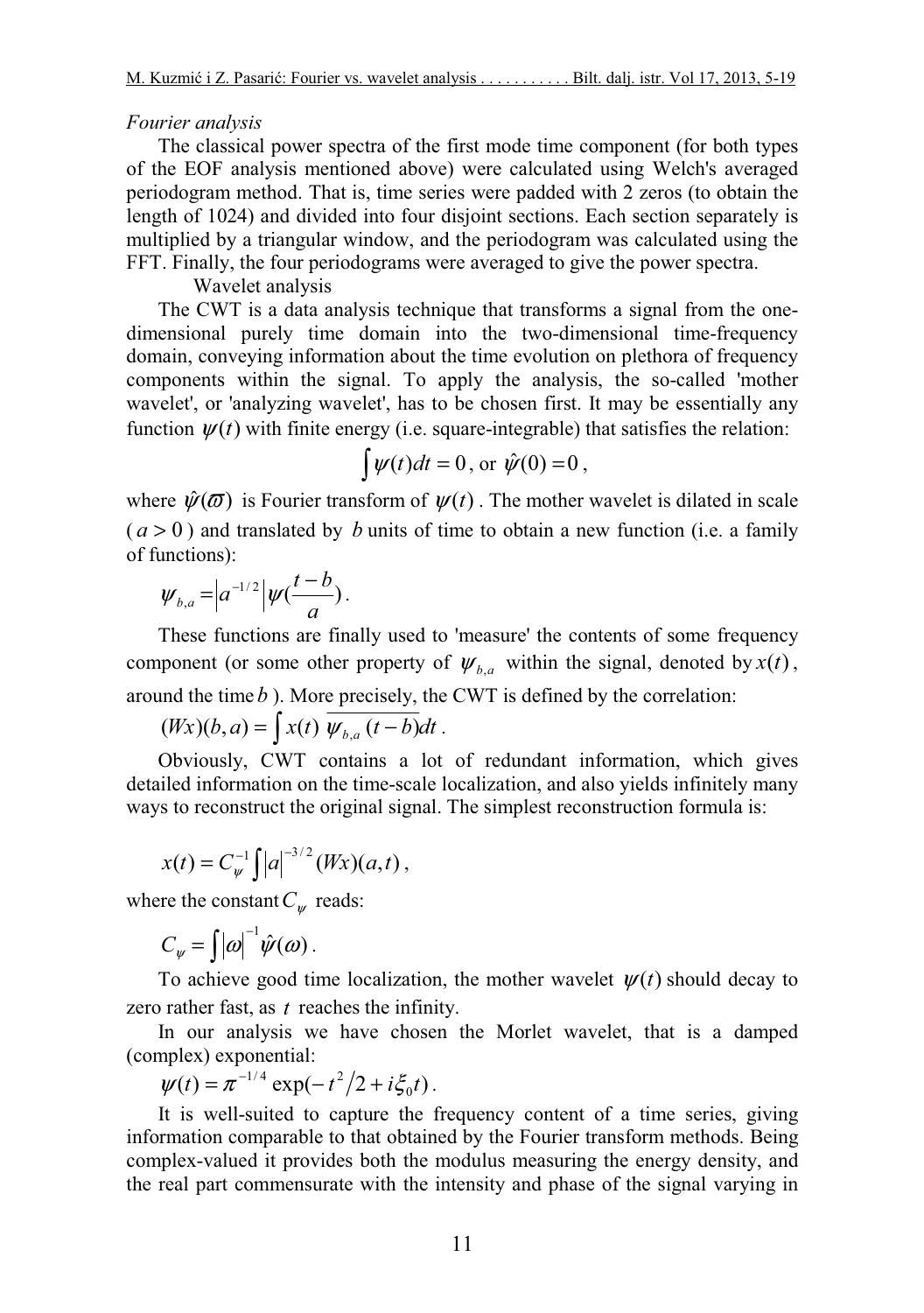the time-frequency domain. (In general, wavelet scale is not related to the Fourier wavelength.) The parameter  $\xi_0$  should be large enough (over 5) in order to have a fast decay. By putting  $\xi_0 = 2\pi$ , beside the fast decay, one also gets the wavelet scale *a* to be nearly equal to the Fourier wavelength.



**Figure 4.** Schematised time-frequency windows used in (a) FFT; (b) WFT; (c) CWT. (modified after Lau and Weng, 1995).

Typically, and we have followed the practice, the CWT is calculated by using the FFT, after sufficient zero padding, to circumvent the periodic nature of the FFT algorithm and obtain a power-of-two data length. Those extra values are removed after the calculation, but the edge effects remain. This is indicated by the so called cone of influence - COI (Torens and Compo, 1998) which is defined using the *e*-folding value of the wavelet  $\psi_{b,a}$ , *i.e.* the value  $t_e$  at which the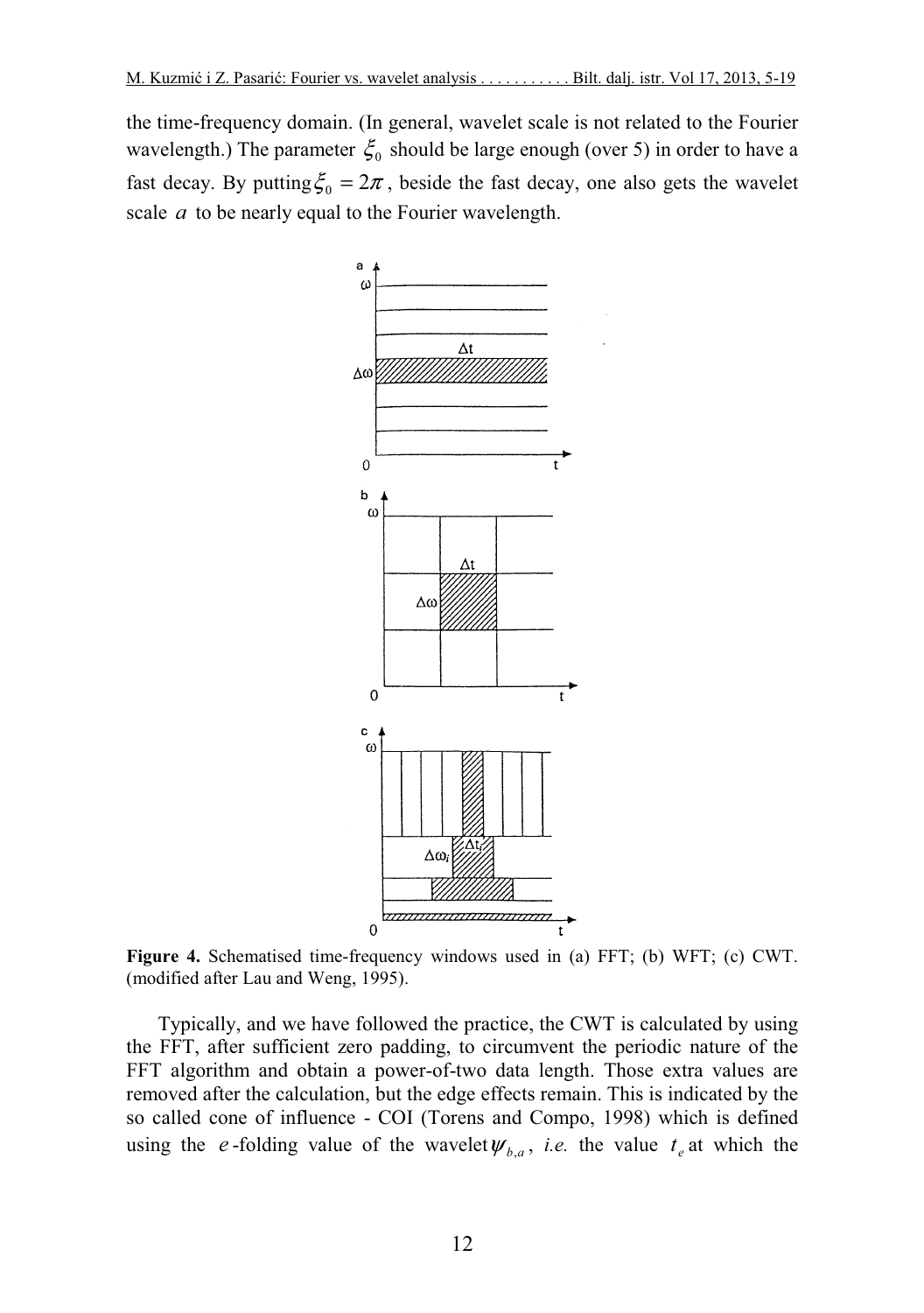wavelet power  $|\psi_{b,a}(t_e)|^2$  drops to  $e^{-2}$ -part of its maximal value. The wavelet spectra values falling outside of the cone of influence should be discarded (or at least taken with care). For the Morlet wavelet, it is convenient to plot absolute values of the real part of the CWT spectra. In this way, one gets a clear view of the spectral intensity and its position in the time-frequency space.

The essential difference between the two analyses is depicted graphically in Figure 4. Also schematized in the figure is the windowed Fourier analysis, discussed in the introduction. One may readily observe the major disadvantage of the Fourier transform when it comes to expanding the non-periodic signals: to compute the transform one has to integrate over all times, obtaining in return the total, non-local spectral amplitudes. Windowing the transform is a move in the right direction, but the WFT window does not have the flexibility of the CWT approach. As it is translated along the time and frequency axes, its width does not change, leaving the shorter-period features under-localized, while over-localizing the features of longer duration.

# **3. RESULTS AND DISCUSSION**

The applied EOF analysis (not discussed in this paper) has allowed the identification of orthogonal spatial patterns in the analysed data set, providing empirical modes subsequently usable as basis functions. It is possible, although not necessary, to interpret thus obtained patterns as the natural modes of variability of the studied field. When the observed Adriatic SST fields were projected onto those functions, the time series representing their variability was obtained. The time series land themselves to further spectral analysis, the results of which are discussed in present section.

The results of the classical Fourier transform analysis of our data are presented in Figure 5. The removal of the temporal mean from the original set (Fig. 5a) has allowed the pattern ranking by temporal variance. In this case, the first EOF mode (not shown) maps the dimensionless, timeless spatial pattern, while the EOF-coefficient time series take care of the observed intra- and interannual variability. When the spatial mean is removed instead (Fig. 5c), ranking by spatial variance is allowed. The first EOF mode (not shown) again provides the dimensionless and timeless dominant spatial pattern, and the EOF-coefficient time series picture the variability in time. In both time- and space- detrended series, two components stand out clearly: the annual and semi-annual harmonics. This point is further emphasised in Figures 5b and 5d, in which the signal spectra are plotted after the two harmonics have been removed. The distinct role of these two components is not surprising in the light of the fact that the seasonal cycle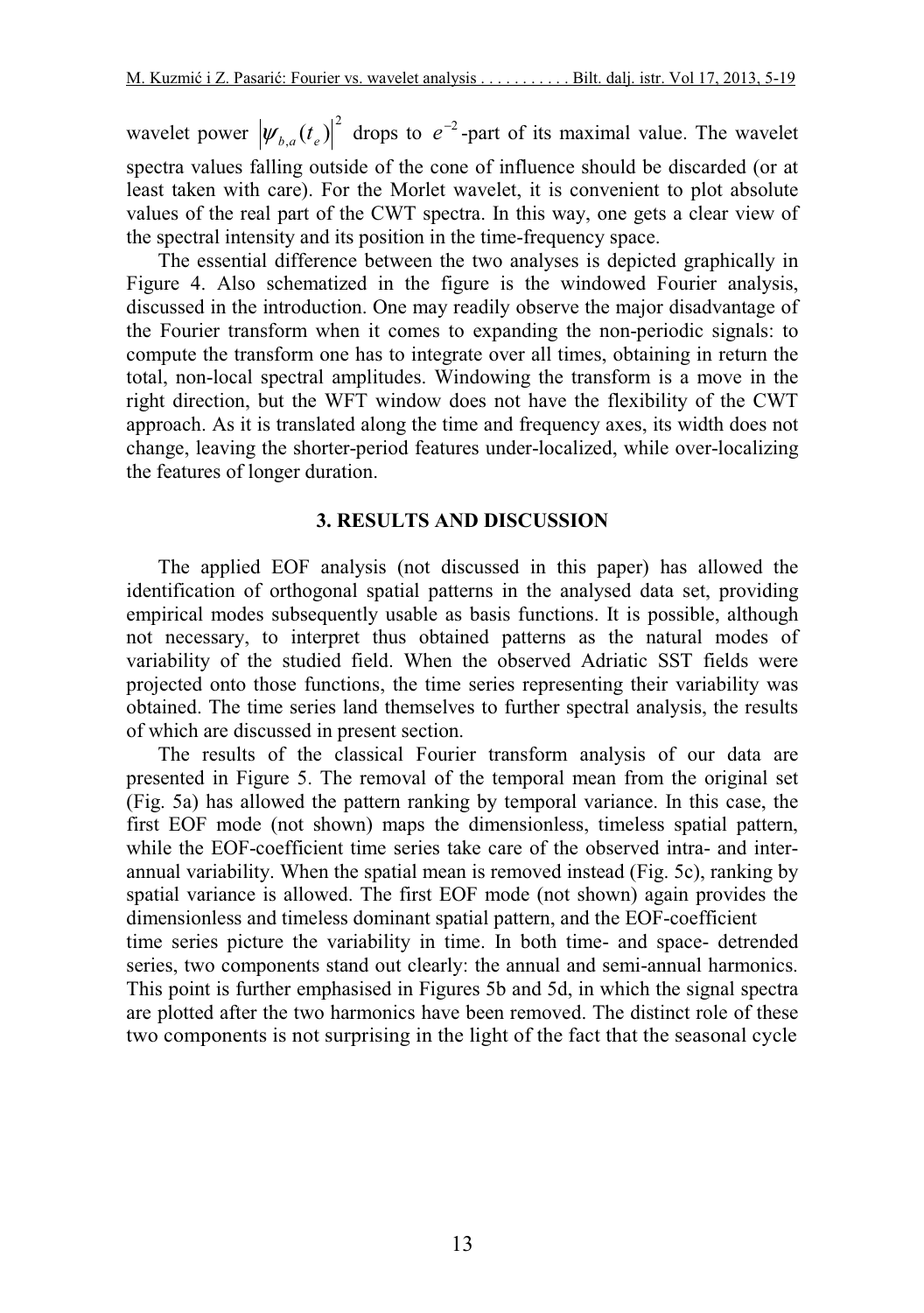

**Figure 5.** The FFT spectra of the time series depicted in: (a) Fig. 3b (solid line); (b) Fig. 3b (with the annual and semi-annual harmonics removed); (c) Fig. 3c (solid line); (d) Fig. 3c (with the annual and semi-annual harmonics removed). Vertical bars mark the position of the annual and semi-annual harmonic respectively.

physically characterise each year of the Adriatic Sea surface temperature field, and the Fourier integral analysis produces by definition spectral components with a constant amplitude throughout the entire analysed period. In other words, the Fourier transform pinpoints the important natural periodicity, but inevitably imposes on it the assumption of stationarity: the annual and semi-annual harmonics appear in every single year of the 14-year analysed period, each with a constant amplitude. The inter-annual variability is reproduced via interference of higher frequency components, again of constant amplitude. One can say that the Fourier transform offers a global, time-invariant analysis.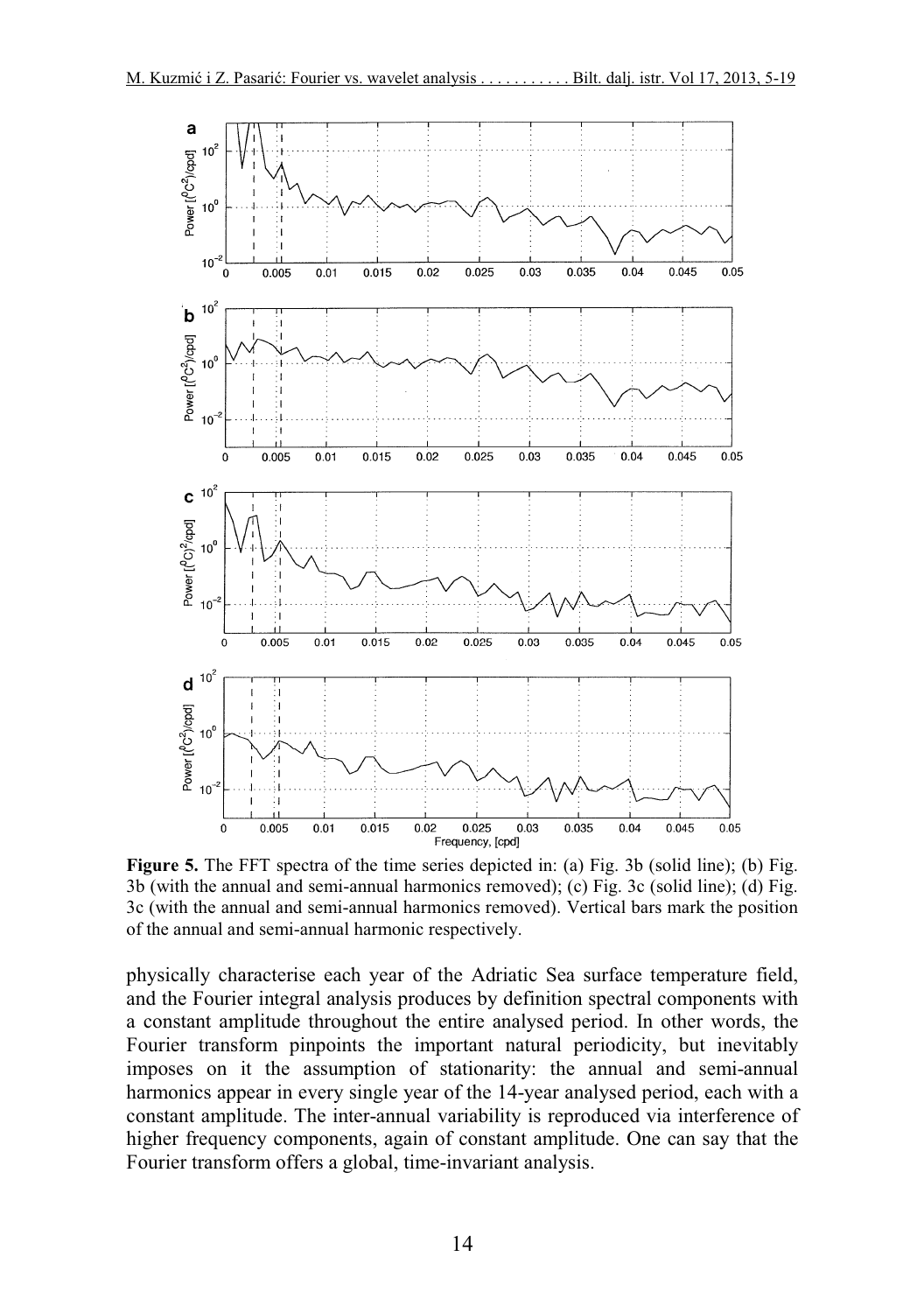

Figure 6a. The CWT spectrum of the time series depicted in Fig. 3b (time demeaned, dominant harmonics included).

In order to catch possible non-stationary, locally transient behaviour in the analysed time series, we made use of the CWT. The results of our CWT analysis (applied to the same EOF-coefficient time series used in the Fourier analysis) are presented in Figure 6 (as before, the time-demeaned signal is analysed first). Also plotted in the figure is the afore-mentioned cone of influence, which maps out the extent of the edge effects. One can readily observe the increased dimensionality of the solution; the absolute value of the real part of the CWT is plotted as a function of the scale (period) as well as the time. In this way, one is able to follow the time-frequency evolution of the analysed signal. Here again, the annual signal dominates the spectrum, but the figure also presents a plenitude of other periodicities, whose intensity changes with time. For example, the removal of the annual and semi-annual harmonics prior to the CWT (not shown) allows not only the bi-annual component to surface, but also the irregularities near the six-month scale to present themselves. As with the FFT, the CWT analysis was performed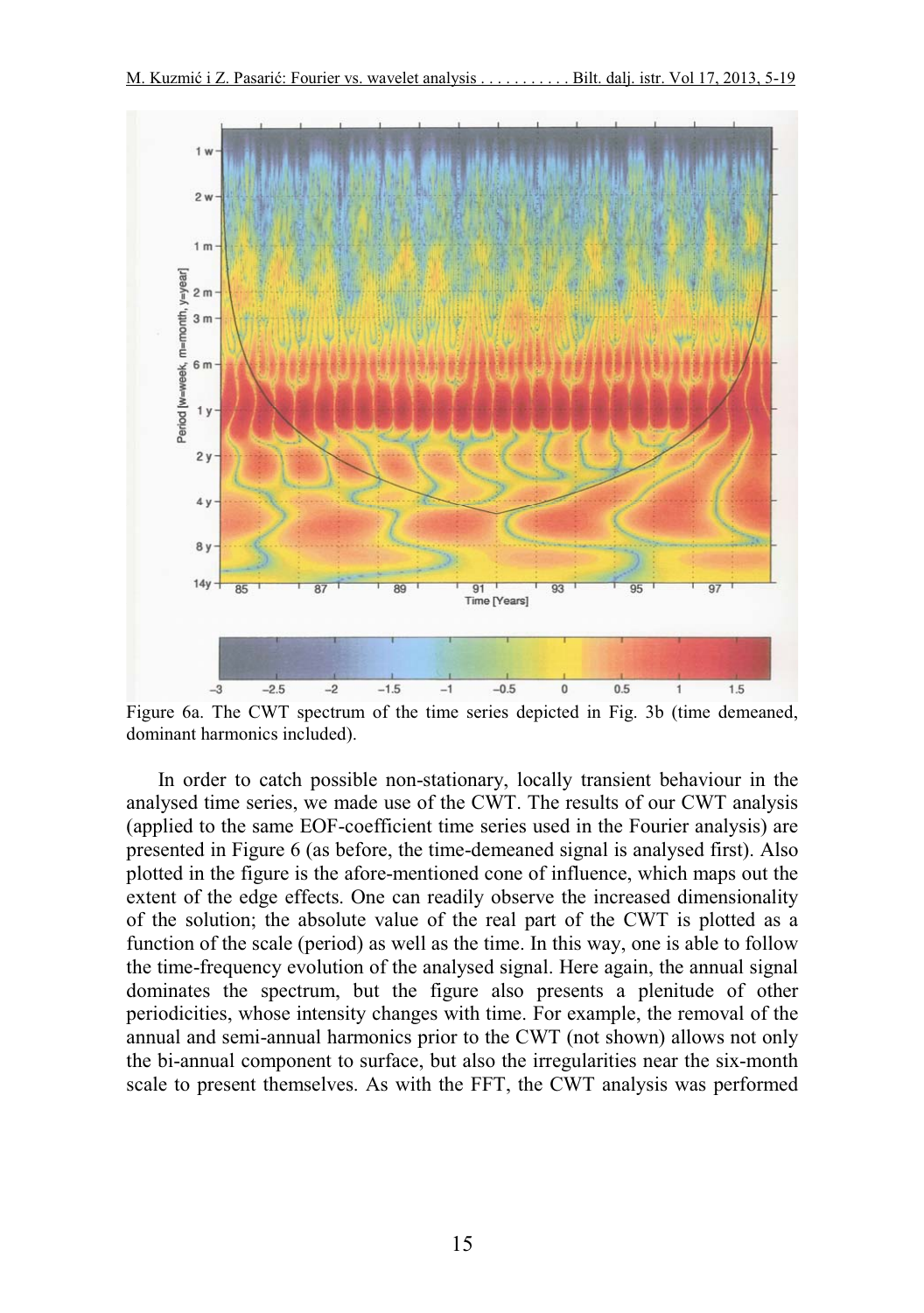

Figure 6b. The CWT spectrum of the time series depicted in Fig. 3c (space demeaned, dominant harmonics included).

on the space-demeaned series, too (Figure 6b). One may readily observe that the seasonal cycle also dominates the spatially demeaned spectrum. Clearly, the variances occur predominantly due to the atmospheric heating and cooling, which are known to exhibit seasonal behaviour. Cross-comparing the outcome of the two techniques (FT and WT), and the two ways the time series were demeaned, one may note that the WT spectra give a clearer indication of the variability at periods other than annual and semi-annual, as well as transient nature of such variability.

Another revealing piece of information is gained by looking at the time series of the wavelet coefficients, band-integrated to discern the dominant/characteristic modes of variability. Figure 7 shows results of such an analysis for the timedemeaned, and Figure 8 for the space demeaned series. In both cases the four bands capture almost 100% variability, as indicated by the error lines practically equal to zero, in the (e) panel on both figures. The top panel (a) in both cases suggests a high-frequency "annual noise" with an occasionally more distinct inter-annual variability, *e.g.* the year 1989 vs. 1993 in case of the timedemeaned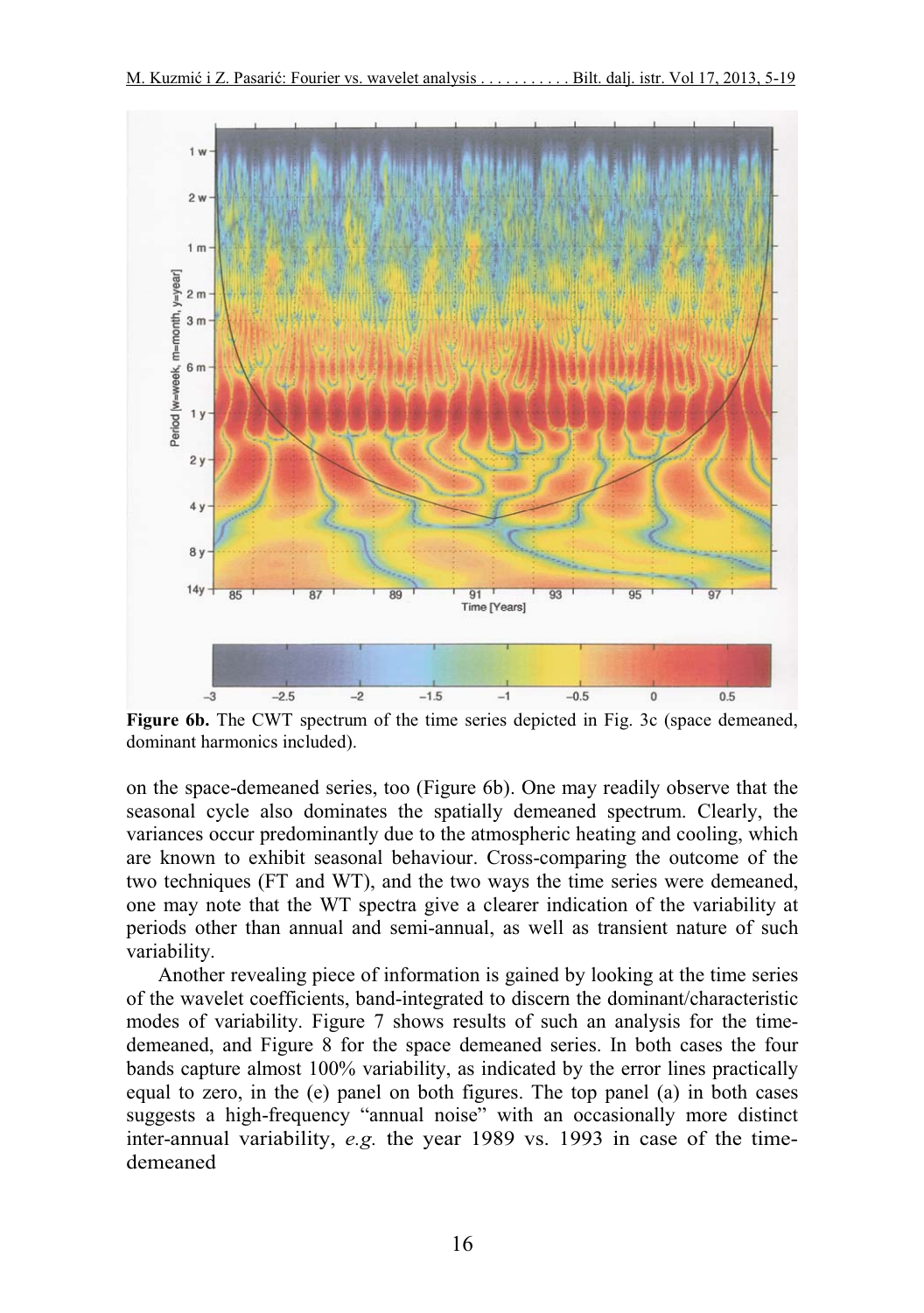

**Figure 7.** Bend decomposition of the time series CWT analysed in Fig. 6a: (a)  $0 -1.5$ mo(nths); (b)  $1.5 - 4$  mo; (c)  $4 - 18$  mo; (d)  $18 - 168$  mo; (e) the original time-series band decomposed above – solid line almost identical to zero measures the error of decomposition.

series, or the year 1995 vs. 1996 in case of the space-demeaned data. The intensity of the two signals in this highest frequency band generally reflects the relative relation observed in the original series (panel e): about five times stronger signal remains after time-demeaning than after a prior removal of the spatial mean. Consistent intensity difference is also observed in other bands, in the (semi)annual (4 – 18 months) in particular; here, the size of the time-demeaned amplitude is about an order of magnitude larger than the one for the space demeaned signal. Also, the time-demeaned band exhibits a kind of amplitude modulation throughout the observed period, whereas the space-demeaned band shows more provocative irregularities in the second half of the observed period.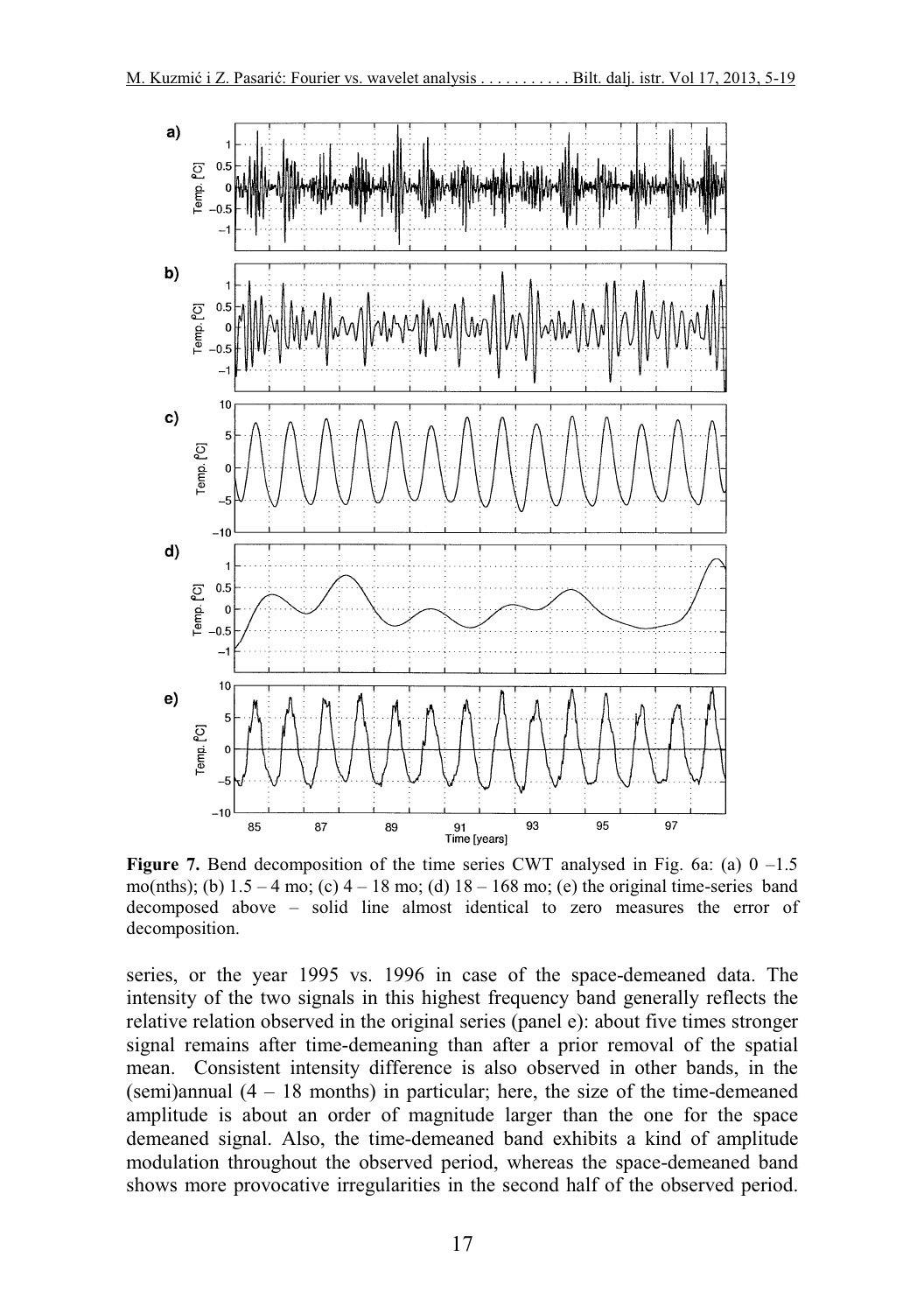One may conclude that the wavelet analysis offers a much richer view of the analysed data (inter-annual fluctuations in particular), enabling and calling for follow-up oceanographic investigation of the intricacies of the Adriatic Sea surface temperature variability.



**Figure 8.** As in Fig. 7, but for the time series CWT analysed in Fig. 6b.

#### **Acknowledgements**

Dr. Kenneth Casey kindly provided the NSIPP SST data. The Croatian Ministry of Science, Education and Sports supported this work via research grants 098-0982705-2707 and 119-1193086-3085.